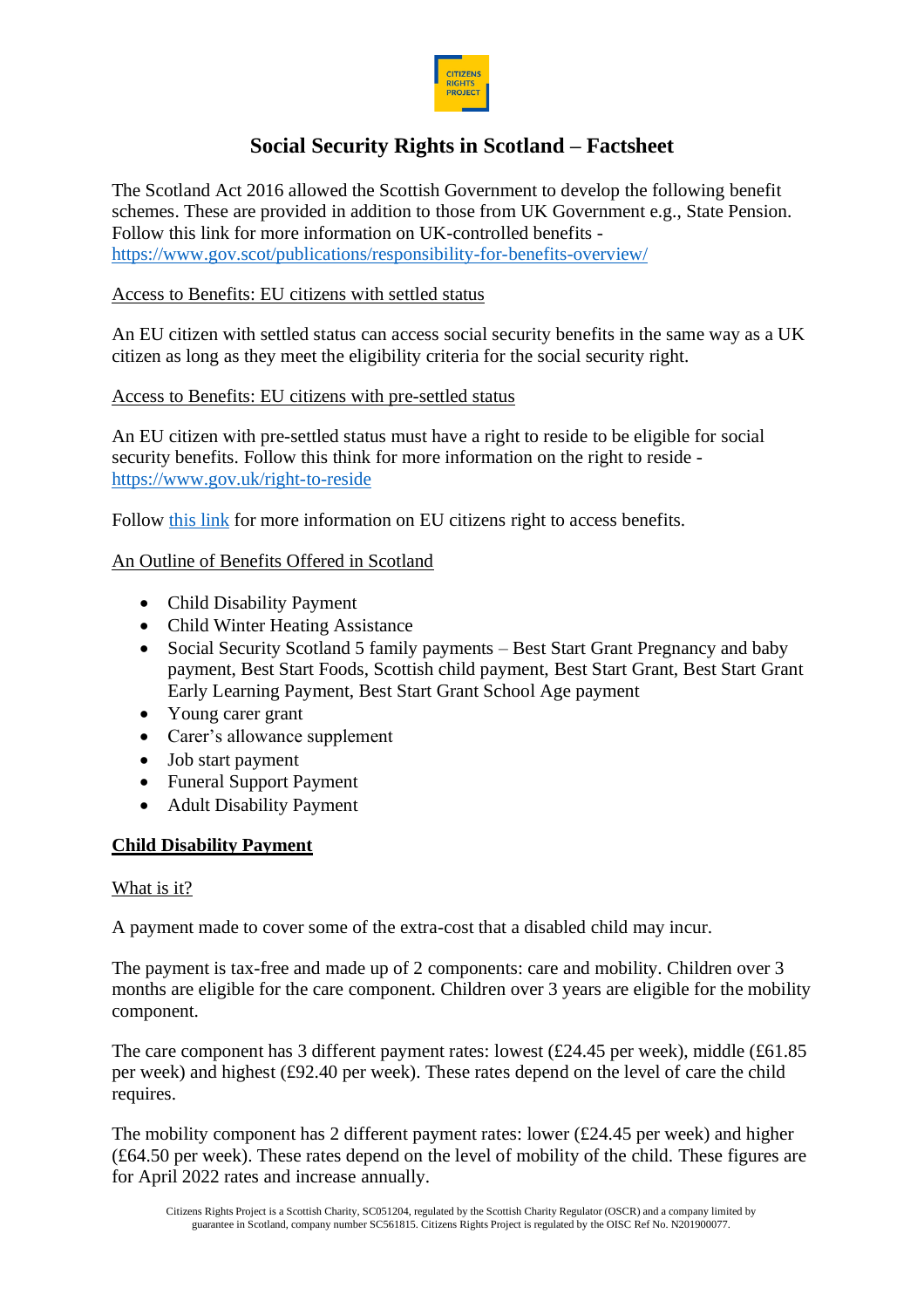

Follow this link for more information on payment rates - [https://www.mygov.scot/child](https://www.mygov.scot/child-disability-payment)[disability-payment](https://www.mygov.scot/child-disability-payment)

Follow this link for specific information on children with terminal illness [https://www.socialsecurity.gov.scot/asset-storage/production/downloads/Child-Disability-](https://www.socialsecurity.gov.scot/asset-storage/production/downloads/Child-Disability-Payment-terminal-illness-stakeholder-factsheet-V1.1.pdf)[Payment-terminal-illness-stakeholder-factsheet-V1.1.pdf](https://www.socialsecurity.gov.scot/asset-storage/production/downloads/Child-Disability-Payment-terminal-illness-stakeholder-factsheet-V1.1.pdf)

## Who can get it?

- Those under the age of 16 with a mental or physical disability.
- This payment will be made by Social Security Scotland until the child reaches 18 years of age.
- The disabled child does not require a diagnosis. The applicant may tell Social Security Scotland the symptoms of the child.
- Follow this link for more information on who can make the application <https://www.mygov.scot/child-disability-payment/applicants>

## When is it paid?

Child Disability Payment is paid every 4 weeks into the account provided as part of the application.

If the Child is terminally ill, Child Disability Payment is paid weekly in advance

The earliest this payment will be made is:

- The date the first part of your application was submitted online
- The date you first phoned Social Security Scotland to begin your application, if you applied by phone and paper form

When the Child turns 16 Social Security Scotland will be in contact to determine if the child can manage their own Child Disability Payment or receive any payments directly

### How can you apply?

There is a 2-stage application process which can be completed online or by phone and paper (the application is started over the phone and the next stage is sent with a prepaid envelope to be completed).

If the child is terminally ill there is only 1 stage to speed up the application.

The 2 stages should be completed within 6 weeks of each other.

Follow this link for more information on how to apply - [https://www.mygov.scot/child](https://www.mygov.scot/child-disability-payment/how-to-apply)[disability-payment/how-to-apply](https://www.mygov.scot/child-disability-payment/how-to-apply)

Unhappy with the decision?

• If you are unhappy with the decision on your application, you can ask Social Security to look at their decision again by asking them for a 're-determination'.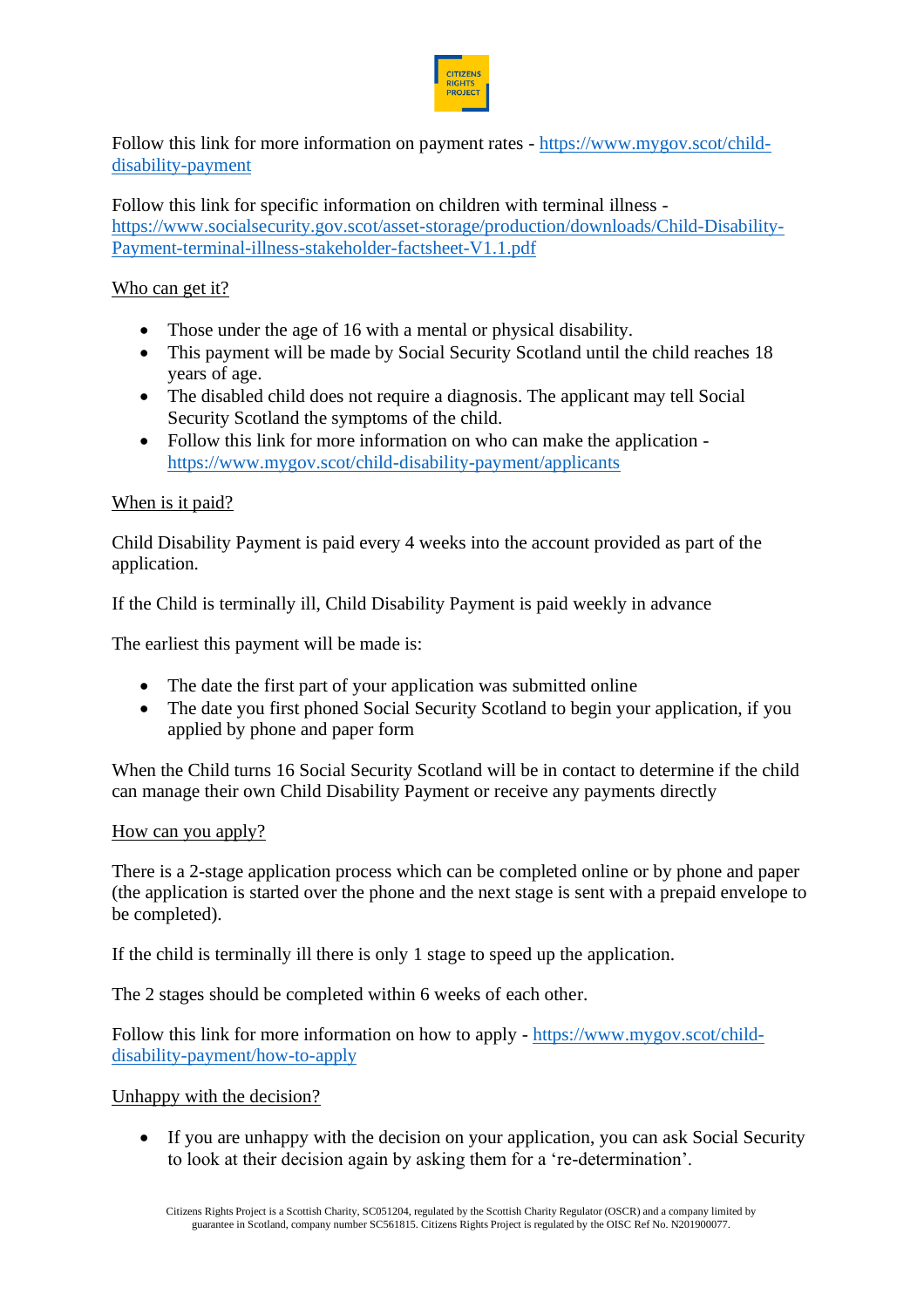

• You can appeal that redetermination to the First Tier Tribunal for Scotland within 31 days of the re-determination. Follow this link for more information on how to apply for re-determination/appeal - [https://www.mygov.scot/child-disability](https://www.mygov.scot/child-disability-payment/disagree-decision)[payment/disagree-decision](https://www.mygov.scot/child-disability-payment/disagree-decision)

## **Child Winter Heating Assistance**

#### What is it?

A £214.10 payment made every November to families of disabled children and young people to help heat their home. This figure is for 2022 rates and will be reviewed annually.

#### Who can get it?

Disabled children and young people in Scotland who are eligible for

- the highest rate care component of Disability Living Allowance for children
- the highest rate care component of Child Disability Payment
- the enhanced daily living component of Personal Independence Payment for those aged between 16 and 18

Follow this link for more information on who can apply - [https://www.mygov.scot/child](https://www.mygov.scot/child-winter-heating-assistance/who-can-get-child-winter-heating-assistance)[winter-heating-assistance/who-can-get-child-winter-heating-assistance](https://www.mygov.scot/child-winter-heating-assistance/who-can-get-child-winter-heating-assistance)

How can you apply?

- Social Security Scotland will make this payment automatically based on information from the Department for Work and Pensions.
- Payments will be made to the same bank account as the individual's Disability Living Allowance for Children or Personal Independence Payment. When the young person turns 16 the payment will be sent to them directly or someone that represents them.
- Follow this link for more information about how to apply outside Scotland [https://www.mygov.scot/child-winter-heating-assistance/who-can-get-child-winter](https://www.mygov.scot/child-winter-heating-assistance/who-can-get-child-winter-heating-assistance)[heating-assistance](https://www.mygov.scot/child-winter-heating-assistance/who-can-get-child-winter-heating-assistance)

#### Unhappy with the decision?

Social Security Scotland may be asked to reconsider their decision within a certain time frame either by freepost or freephone.

This decision may be appealed to the Social Security Chamber of the First-Tier Tribunal for Scotland.

Follow this link for more information on re-determination and appeal and contact information - <https://www.mygov.scot/if-you-do-not-agree-with-a-benefit-decision>

### **Social Security Scotland 5 Payments**

1. Best Start Grant Pregnancy and Baby Payment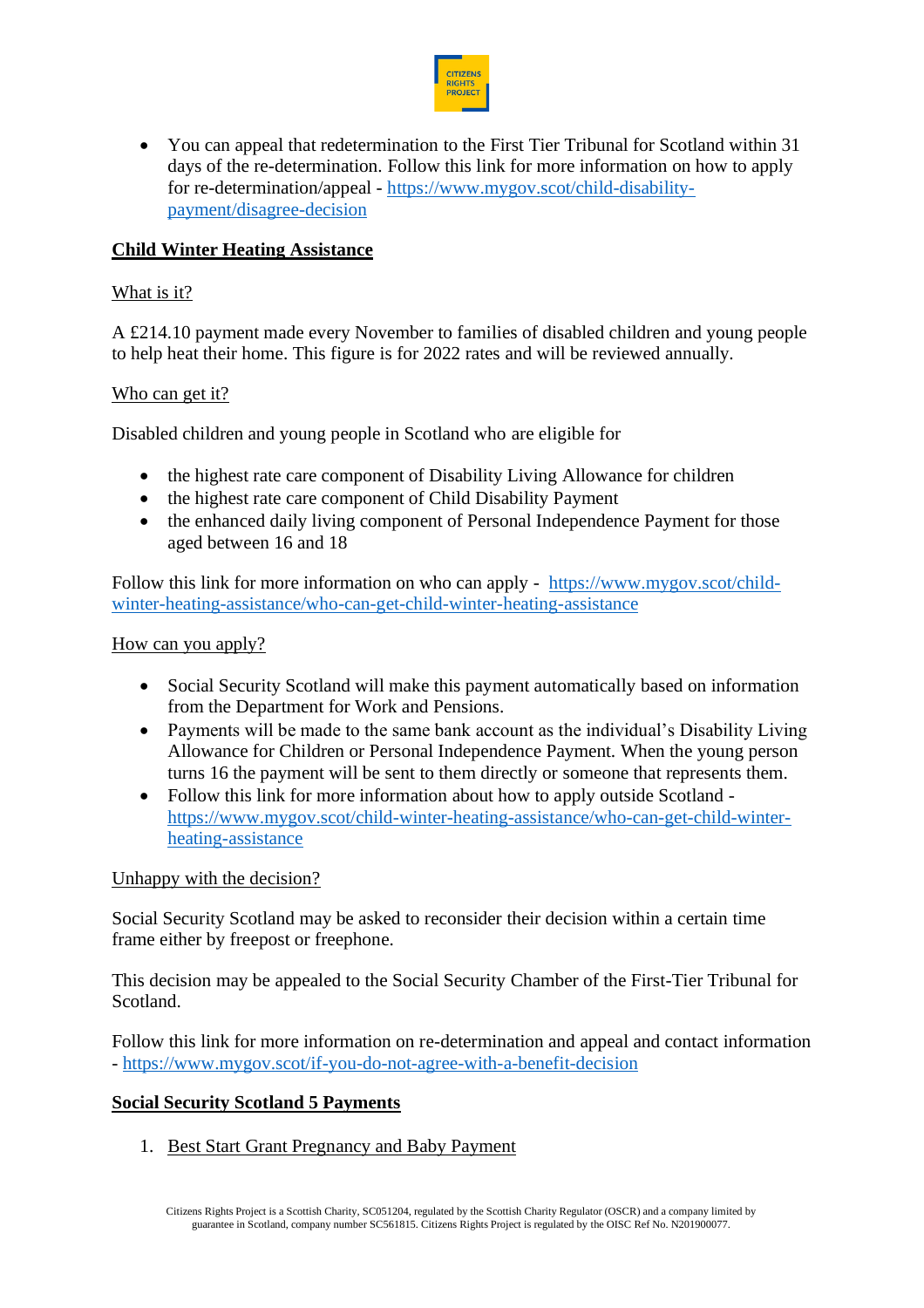

A payment of £642.35 for the birth of a first child and £321.20 payment for all children after that. An extra £321.20 will be paid for a multiple birth. This can be applied for between 24 weeks of pregnancy until the baby is 6 months old. These figures are for April 2022 rates.

Follow this link for more information - [https://www.mygov.scot/best-start-grant-best-start](https://www.mygov.scot/best-start-grant-best-start-foods/how-it-works)[foods/how-it-works](https://www.mygov.scot/best-start-grant-best-start-foods/how-it-works)

2. Best Start Foods

A payment of £18 every 4 weeks during pregnancy and for children between 1 and 3 years old. This payment increases to £36 every 4 weeks for children under 1 year old. This is given through a pre-paid chip and pin Mastercard for listed healthy food items. These are for August 2021 rates.

Follow this link for more information - [https://www.mygov.scot/best-start-grant-best-start](https://www.mygov.scot/best-start-grant-best-start-foods/how-it-works)[foods/how-it-works](https://www.mygov.scot/best-start-grant-best-start-foods/how-it-works)

3. Scottish Child Payment

A payment of £80 made every 4 weeks for each child under the age of 6. This is for families receiving certain benefits to help with the cost of looking after children. This figure is for April 2022 rates.

Follow this link for more information - <https://www.mygov.scot/scottish-child-payment>

4. Best Start Grant Early Learning Payment

A payment of £267.65 for children between 2 and 3.5 years of age. This can be applied for even if the child is not taking part in nursery. These figures are for April 2022 rates.

Follow this link for more information - [https://www.mygov.scot/best-start-grant-best-start](https://www.mygov.scot/best-start-grant-best-start-foods/how-it-works)[foods/how-it-works](https://www.mygov.scot/best-start-grant-best-start-foods/how-it-works)

5. Best Start Grant School Age Payment

A payment of £267.65 to help cover the cost of children starting school. These figures are for April 2022 rates. Follow this link for more information - [https://www.mygov.scot/best-start](https://www.mygov.scot/best-start-grant-best-start-foods/how-it-works)[grant-best-start-foods/how-it-works](https://www.mygov.scot/best-start-grant-best-start-foods/how-it-works)

# How?

You can apply online, by free phoneline or by freepost. Follow this link for more information on how to apply - <https://www.mygov.scot/best-start-grant-best-start-foods/how-to-apply>

Follow this link to find out which benefits make you eligible to receive these payments <https://www.mygov.scot/best-start-grant-best-start-foods/best-start-apply>

# Unhappy with the decision?

Social Security Scotland may be asked to reconsider their decision within a certain time frame either by freepost or freephone.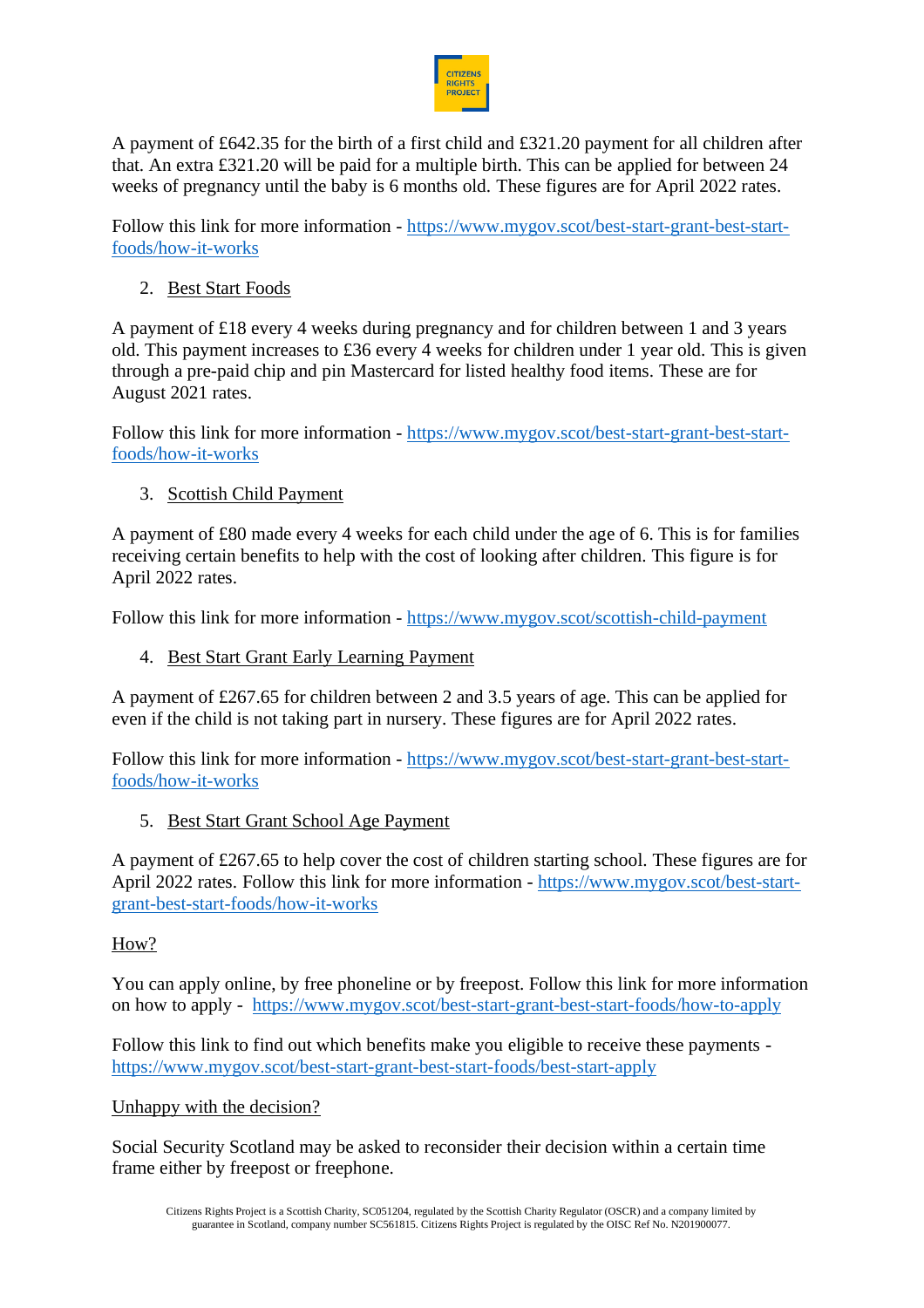

This decision may be appealed to the Social Security Chamber of the First-Tier Tribunal for Scotland (except Best Start Foods).

Follow this link for more information on re-determination and appeal and contact information - <https://www.mygov.scot/if-you-do-not-agree-with-a-benefit-decision>

# **Young Carer Grant**

#### What is it?

A payment of £326.65 made every year to young carers between the ages of 16 and 18 if they care for someone getting a disability benefit. The payment is made into whichever account the young carer chooses. This figure is for April 2022 rates.

#### Who can get it?

The young carer must have been caring for an average of at least 16 hours every week for the last 3 months. The young carer must be caring for someone getting a qualifying benefit. For more information on who is eligible, follow this link -

[https://www.socialsecurity.gov.scot/asset-storage/production/downloads/Young-Carer-Grant](https://www.socialsecurity.gov.scot/asset-storage/production/downloads/Young-Carer-Grant-factsheet-English.pdf)[factsheet-English.pdf](https://www.socialsecurity.gov.scot/asset-storage/production/downloads/Young-Carer-Grant-factsheet-English.pdf)

#### How can you apply?

You can apply online, by free phoneline or by freepost. Follow this link for more information on how to apply - <https://www.mygov.scot/young-carer-grant/how-to-apply>

### Unhappy with the decision?

Social Security Scotland may be asked to reconsider their decision within a certain time frame either by freepost or freephone.

This decision may be appealed to the Social Security Chamber of the First-Tier Tribunal for Scotland.

Follow this link for more information on re-determination and appeal and contact information - <https://www.mygov.scot/if-you-do-not-agree-with-a-benefit-decision>

#### **Carer allowance supplement**

#### What is it?

A payment of £245.70 to those who receive full/partial Carer's Allowance on specific dates. This payment is automatically paid every 6 months. These figures are for April 2022 rates. This amount will be reviewed annually.

#### Who can get it?

This payment will be made to carers that live in Scotland and get Carer's Allowance twice a year.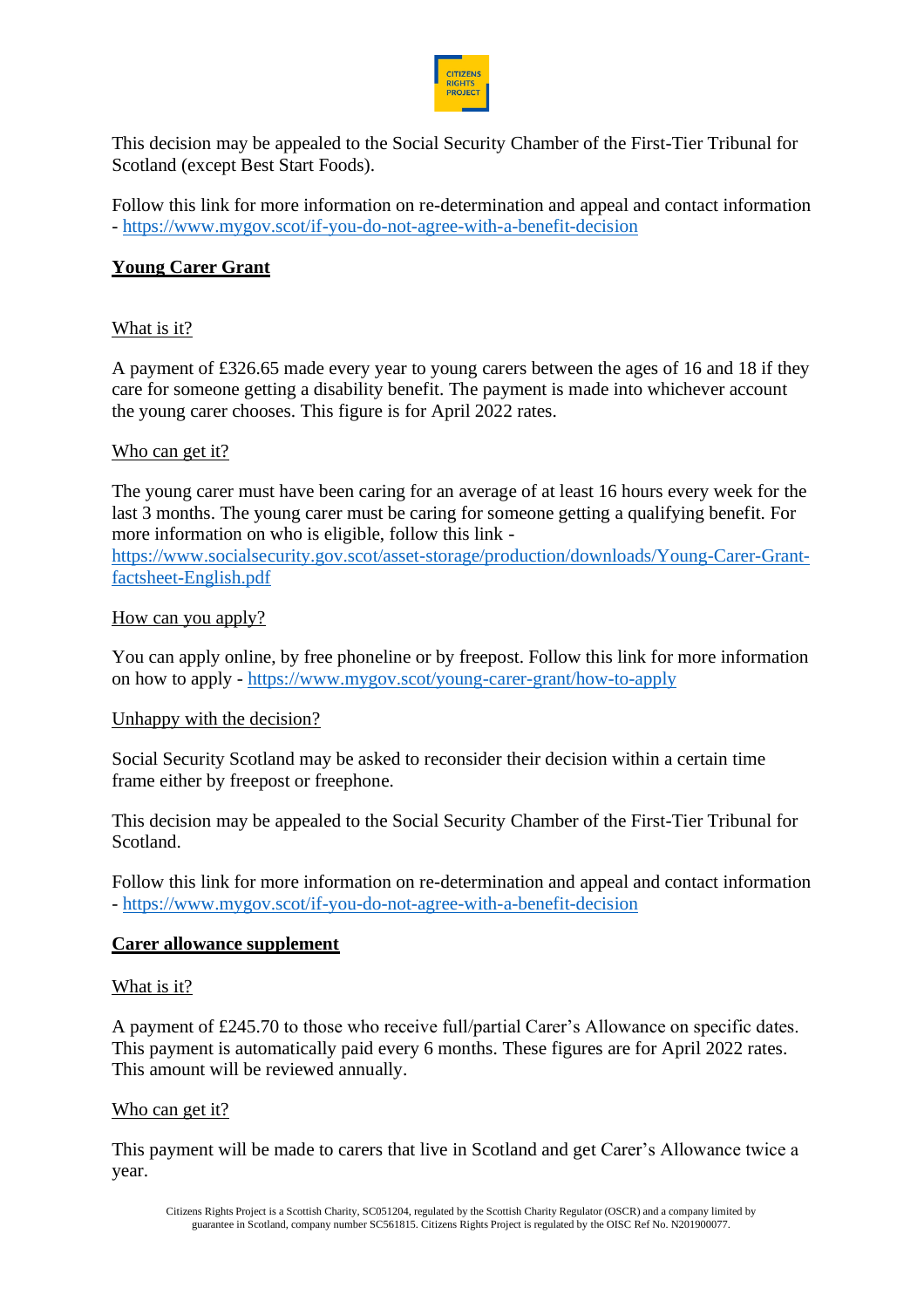

### How can you apply?

You can apply online, by free phoneline or by freepost. Follow this link for more information on how to apply - <https://www.mygov.scot/carers-allowance-supplement/payments>

## Unhappy with the decision?

Decisions on Carer's Allowance Supplement may be re-determined or appealed if the individual is sufficiently linked to Scotland but lives outside the UK but in the European Economic Area or Switzerland.

Social Security Scotland may be asked to reconsider their decision within a certain time frame either by freepost or freephone.

This decision may be appealed to the Social Security Chamber of the First-Tier Tribunal for Scotland.

Follow this link for more information on re-determination and appeal and contact information - <https://www.mygov.scot/if-you-do-not-agree-with-a-benefit-decision>

### **Job Start Payment**

## What is it?

A payment of £267.65 to those between 16 - 24 years of age who are starting a new job after 6 or more months of unemployment. People with children will receive £428.25. These figures are for April 2022 rates.

### Who can get it?

- This payment will be made to those between 16-24 years of age or those who are between 16-25 and are care leavers. They must have secured a job offer and be living in Scotland on the day this offer was received. Their job must be at least 12 hours a week or average that over a 4-week period.
- This individual must have been out of paid work and claiming a qualifying benefit for 6 months or more. Follow this link for more information on qualifying benefits [https://www.socialsecurity.gov.scot/asset-storage/production/downloads/Job-Start-](https://www.socialsecurity.gov.scot/asset-storage/production/downloads/Job-Start-Payment-factsheet-English.pdf)[Payment-factsheet-English.pdf](https://www.socialsecurity.gov.scot/asset-storage/production/downloads/Job-Start-Payment-factsheet-English.pdf)

### How can you apply?

You can apply online, by free phoneline or by freepost. Follow this link for more information on how to apply - <https://www.mygov.scot/job-start-payment/how-to-apply>

### Unhappy with the decision?

Social Security Scotland may be asked to reconsider their decision within a certain time frame either by freephone.

Follow this link for more information on re-determination and appeal and contact information - <https://www.mygov.scot/if-you-do-not-agree-with-a-benefit-decision>

Citizens Rights Project is a Scottish Charity, SC051204, regulated by the Scottish Charity Regulator (OSCR) and a company limited by guarantee in Scotland, company number SC561815. Citizens Rights Project is regulated by the OISC Ref No. N201900077.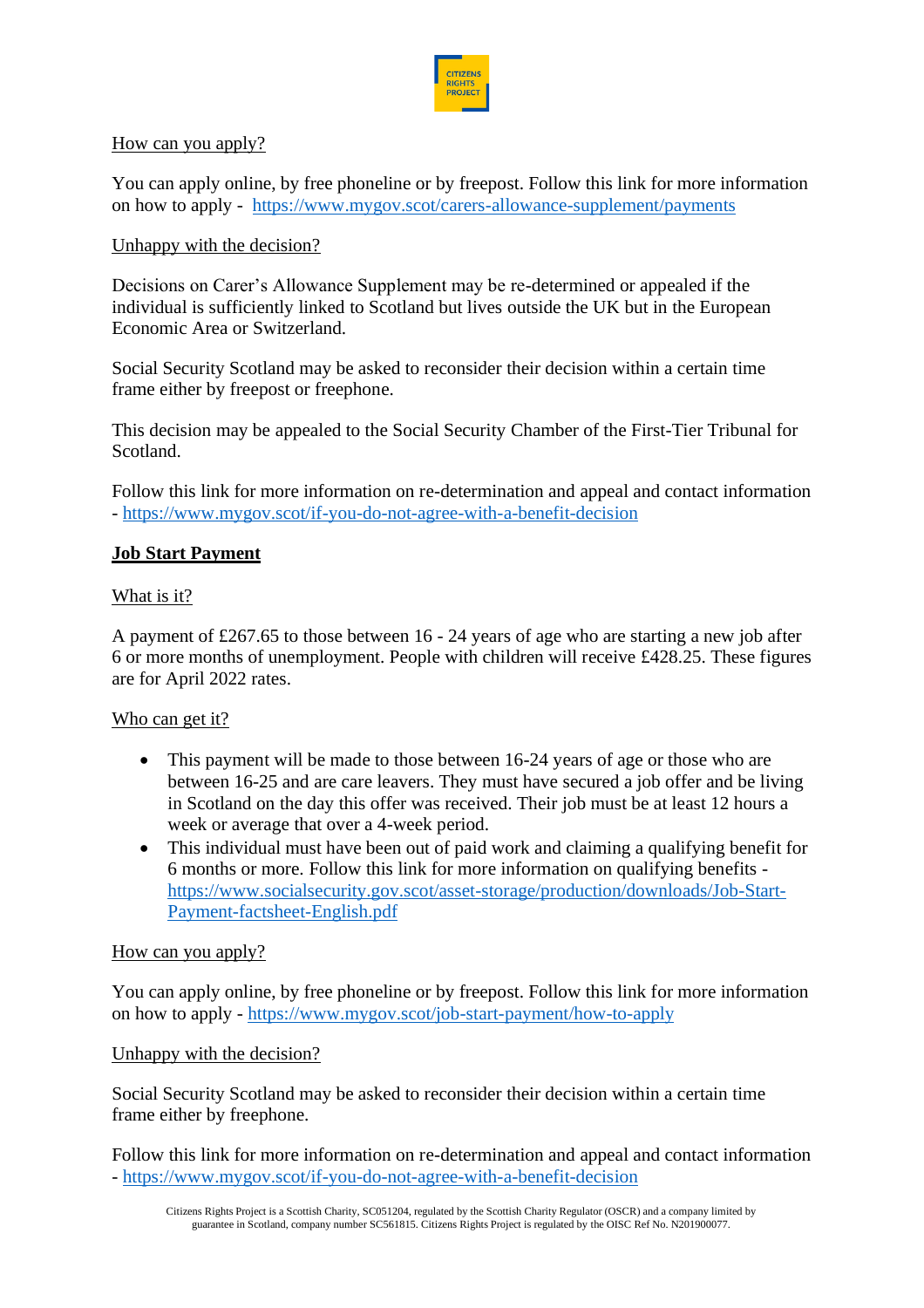

# **Funeral Support Payment**

# What is it?

- A one-off payment to help cover funeral costs for those who receive certain benefits if the person who died lives in the United Kingdom. Follow this link for more information about the rate that will be paid in your area <https://www.mygov.scot/funeral-support-payment/who-can-apply-and-when>
- This payment is for funerals which take place in the United Kingdom and, in some circumstances EU Countries, Iceland, Liechtenstein, Norway and Switzerland. Follow this link (in the 'Who Can Get The Funeral Support Payment' section) for more information about funerals outside the United Kingdom [https://www.citizensadvice.org.uk/scotland/benefits/bereavement-and-funeral](https://www.citizensadvice.org.uk/scotland/benefits/bereavement-and-funeral-benefits/bereavement-and-funeral-benefits/scottish-funeral-support-payment/#Who_can_get_the_funeral_support_payment)[benefits/bereavement-and-funeral-benefits/scottish-funeral-support](https://www.citizensadvice.org.uk/scotland/benefits/bereavement-and-funeral-benefits/bereavement-and-funeral-benefits/scottish-funeral-support-payment/#Who_can_get_the_funeral_support_payment)[payment/#Who\\_can\\_get\\_the\\_funeral\\_support\\_payment](https://www.citizensadvice.org.uk/scotland/benefits/bereavement-and-funeral-benefits/bereavement-and-funeral-benefits/scottish-funeral-support-payment/#Who_can_get_the_funeral_support_payment)

# Who can get it?

- A payment to the individual responsible for paying for the funeral who lives in Scotland.
- You must receive one of the following benefits: Universal Credit, Income Support, Income Based Jobseeker's Allowance, Income Related Employment and Support Allowance, Pension Credit, Housing Benefit, Child Tax Credit or Credit and Disability or Severe Disability element of Working Tax Credit.

### How do you apply?

- The death must be registered, and the funeral director must have consent to discuss the application with Social Security Scotland before an application is made.
- You can apply online, by free phoneline or by freepost. Follow this link for more information on how to apply - [https://www.mygov.scot/funeral-support](https://www.mygov.scot/funeral-support-payment/how-to-apply)[payment/how-to-apply](https://www.mygov.scot/funeral-support-payment/how-to-apply)

# Unhappy with the decision?

- Social Security Scotland may be asked to reconsider their decision within a certain time frame either by freepost or freephone.
- This decision may be appealed to the Social Security Chamber of the First-Tier Tribunal for Scotland.
- Follow this link for more information on re-determination and appeal and contact information - <https://www.mygov.scot/if-you-do-not-agree-with-a-benefit-decision>

# **New Adult Disability Payment**

In addition, a new Adult Disability Payment is being introduced. It has opened for applications from people living in three pilot areas and will gradually be rolled out in phases across Scotland. For more details, see here:<https://www.mygov.scot/adult-disability-payment>